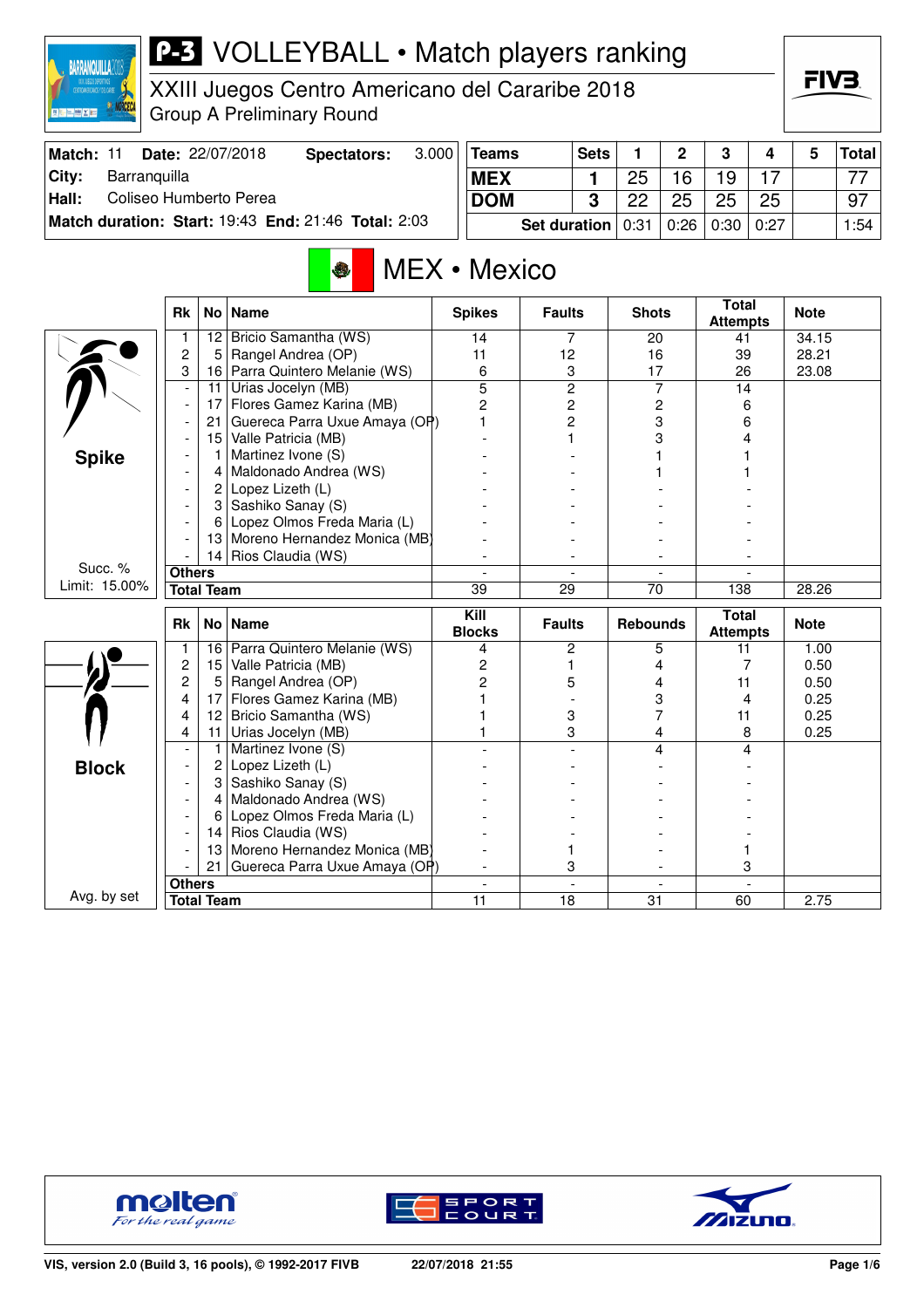|    | ZANQITILI                                                       |  |
|----|-----------------------------------------------------------------|--|
|    |                                                                 |  |
|    | XXIII JUECOS DEPORTIVOS<br><b>CENTROANERICANOS Y DEL CARIBE</b> |  |
|    |                                                                 |  |
| m, |                                                                 |  |

XXIII Juegos Centro Americano del Cararibe 2018 Group A Preliminary Round

| Match: 11 | <b>Date: 22/07/2018</b>                                    | Spectators: | 3.000 | Teams                      | <b>Sets</b> |    | C    | ິ    |      | Total│ |
|-----------|------------------------------------------------------------|-------------|-------|----------------------------|-------------|----|------|------|------|--------|
| City:     | Barranquilla                                               |             |       | <b>MEX</b>                 |             | 25 | 16   | 19   |      | 77     |
| Hall:     | Coliseo Humberto Perea                                     |             |       | <b>DOM</b>                 |             | ⊇ດ | 25   | 25   | 25   | 97     |
|           | <b>Match duration: Start: 19:43 End: 21:46 Total: 2:03</b> |             |       | <b>Set duration</b> $0:31$ |             |    | 0:26 | 0:30 | 0:27 | 1:54   |

### MEX • Mexico

|              | <b>Rk</b>                |                   | No   Name                       | <b>Aces</b>    | <b>Faults</b>  | <b>Serve</b><br><b>Hits</b> | <b>Total</b><br><b>Attempts</b> | <b>Note</b> |
|--------------|--------------------------|-------------------|---------------------------------|----------------|----------------|-----------------------------|---------------------------------|-------------|
|              | 1                        | 12                | Bricio Samantha (WS)            | $\overline{2}$ | 4              | 8                           | 14                              | 0.50        |
|              | $\overline{c}$           | 5                 | Rangel Andrea (OP)              | 1              | 1              | 9                           | 11                              | 0.25        |
|              | 2                        | 15                | Valle Patricia (MB)             |                | 1              | 5                           | $\overline{7}$                  | 0.25        |
|              |                          | $\overline{2}$    | Lopez Lizeth (L)                |                |                | $\overline{\phantom{a}}$    | $\blacksquare$                  |             |
|              | $\overline{\phantom{a}}$ | 3                 | Sashiko Sanay (S)               |                |                |                             |                                 |             |
|              | $\overline{\phantom{a}}$ | 4                 | Maldonado Andrea (WS)           |                |                | 3                           | 3                               |             |
|              |                          | 6                 | Lopez Olmos Freda Maria (L)     |                |                |                             |                                 |             |
| <b>Serve</b> | $\overline{\phantom{a}}$ | 14                | Rios Claudia (WS)               |                |                |                             |                                 |             |
|              |                          | 16                | Parra Quintero Melanie (WS)     |                |                | 13                          | 13                              |             |
|              |                          | 17                | Flores Gamez Karina (MB)        |                |                | 5                           | 5                               |             |
|              |                          | 21                | Guereca Parra Uxue Amaya (OP)   |                |                |                             |                                 |             |
|              |                          | 1.                | Martinez Ivone (S)              |                | $\overline{c}$ | 12                          | 14                              |             |
|              |                          | 11 <sup>1</sup>   | Urias Jocelyn (MB)              |                | $\overline{c}$ | 6                           | 8                               |             |
|              |                          |                   | 13 Moreno Hernandez Monica (MB) |                | 1              |                             | 1                               |             |
|              | <b>Others</b>            |                   |                                 | $\blacksquare$ | $\blacksquare$ | $\overline{\phantom{a}}$    | $\blacksquare$                  |             |
| Avg. by set  | <b>Total Team</b>        |                   |                                 | 4              | 11             | 63                          | $\overline{78}$                 | 1.00        |
| <b>Team</b>  |                          |                   | Opponent errors & Team faults   | 23             | 3              |                             | 26                              |             |
|              | Rk                       | No l              | <b>Name</b>                     | <b>Digs</b>    | <b>Faults</b>  | <b>Receptions</b>           | <b>Total</b><br><b>Attempts</b> | <b>Note</b> |
|              | 1                        | 2                 | Lopez Lizeth (L)                | 13             | 6              | 7                           | 26                              | 3.25        |
|              | $\overline{c}$           | 1                 | Martinez Ivone (S)              | 5              | 6              | 9                           | 20                              | 1.25        |
|              | 2                        | 5                 | Rangel Andrea (OP)              | 5              | 8              | 5                           | 18                              | 1.25        |
|              | 4                        | 12                | Bricio Samantha (WS)            | 3              | 1              | 10                          | 14                              | 0.75        |
|              | 4                        | 16                | Parra Quintero Melanie (WS)     | 3              | 3              | 7                           | 13                              | 0.75        |
|              | 6                        | 15 <sup>2</sup>   | Valle Patricia (MB)             | 1              | $\overline{2}$ |                             | 3                               | 0.25        |
|              | $\blacksquare$           | 6                 | Lopez Olmos Freda Maria (L)     |                |                | $\blacksquare$              |                                 |             |
| <b>Dig</b>   |                          | 11                | Urias Jocelyn (MB)              |                |                | 2                           | 2                               |             |
|              |                          | 13                | Moreno Hernandez Monica (MB)    |                |                |                             |                                 |             |
|              | $\overline{\phantom{a}}$ | 14                | Rios Claudia (WS)               |                |                |                             |                                 |             |
|              |                          | 3                 | Sashiko Sanay (S)               |                |                | 3                           | 4                               |             |
|              | $\overline{\phantom{a}}$ | 4                 | Maldonado Andrea (WS)           |                |                |                             | 2                               |             |
|              |                          |                   | 17 Flores Gamez Karina (MB)     |                | 2              | 2                           | 4                               |             |
|              |                          | 21                | Guereca Parra Uxue Amaya (OP)   |                | 1              | 1                           | 2                               |             |
|              | <b>Others</b>            |                   |                                 | $\blacksquare$ | $\blacksquare$ | $\overline{a}$              |                                 |             |
| Avg. by set  |                          | <b>Total Team</b> |                                 | 30             | 31             | 47                          | 108                             | 7.50        |





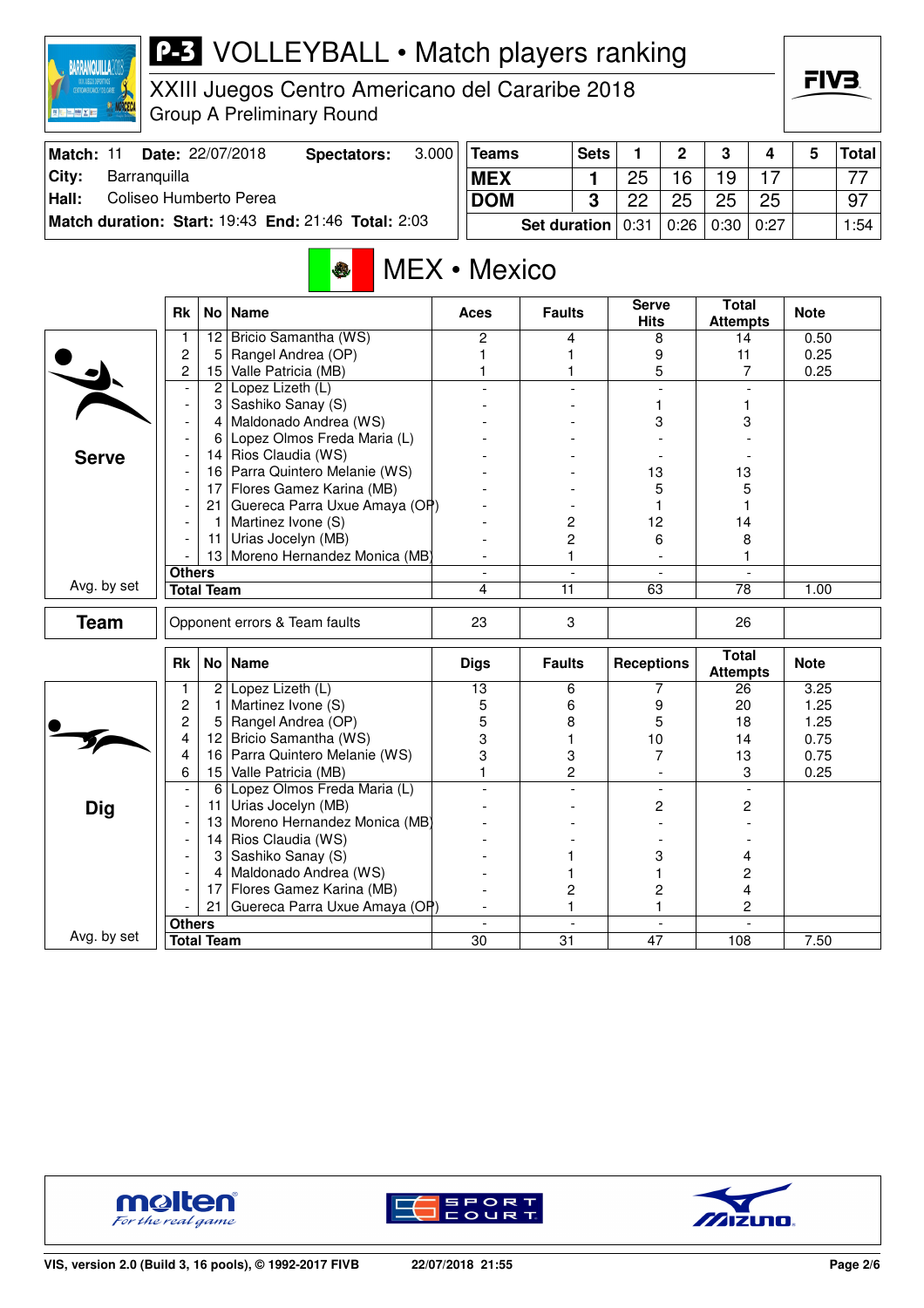

XXIII Juegos Centro Americano del Cararibe 2018 Group A Preliminary Round

| Match:        | <b>Date: 22/07/2018</b>                             | Spectators: | 3.000 | <b>Teams</b>          | <b>Sets</b> |    | ່າ                 | 2  | 4  | Total |
|---------------|-----------------------------------------------------|-------------|-------|-----------------------|-------------|----|--------------------|----|----|-------|
| City:         | Barranguilla                                        |             |       | <b>MEX</b>            |             | 25 | 16                 | 19 |    | 77    |
| $\vert$ Hall: | Coliseo Humberto Perea                              |             |       | <b>DOM</b>            | ≏           | ററ | 25                 | 25 | 25 | 97    |
|               | Match duration: Start: 19:43 End: 21:46 Total: 2:03 |             |       | Set duration $ 0:31 $ |             |    | 0:26   0:30   0:27 |    |    | 1:54  |

## MEX • Mexico

|                         | <b>Rk</b>                |                   | No   Name                     | <b>Running</b><br><b>Sets</b> | <b>Faults</b>            | <b>Still</b><br><b>Sets</b>       | <b>Total</b><br><b>Attempts</b> | <b>Note</b> |
|-------------------------|--------------------------|-------------------|-------------------------------|-------------------------------|--------------------------|-----------------------------------|---------------------------------|-------------|
|                         | 1                        | 1                 | Martinez Ivone (S)            | $\overline{37}$               | 1                        | 53                                | 91                              | 9.25        |
|                         | 2                        | 3                 | Sashiko Sanay (S)             | 9                             |                          | 15                                | 24                              | 2.25        |
| $\overline{\mathbf{e}}$ | $\overline{\phantom{a}}$ | $\overline{c}$    | Lopez Lizeth (L)              |                               |                          | 8                                 | 8                               |             |
|                         |                          | 4                 | Maldonado Andrea (WS)         |                               |                          |                                   |                                 |             |
|                         |                          | 6                 | Lopez Olmos Freda Maria (L)   |                               |                          |                                   |                                 |             |
|                         |                          | 11                | Urias Jocelyn (MB)            |                               |                          | 3                                 | 3                               |             |
|                         |                          | 12                | Bricio Samantha (WS)          |                               |                          |                                   |                                 |             |
| <b>Set</b>              |                          | 13                | Moreno Hernandez Monica (MB)  |                               |                          |                                   |                                 |             |
|                         |                          | 14                | Rios Claudia (WS)             |                               |                          |                                   |                                 |             |
|                         |                          | 15                | Valle Patricia (MB)           |                               |                          |                                   |                                 |             |
|                         |                          | 16                | Parra Quintero Melanie (WS)   |                               |                          | 3                                 | 3                               |             |
|                         |                          | 17                | Flores Gamez Karina (MB)      |                               |                          | 3                                 | 3                               |             |
|                         |                          | 21                | Guereca Parra Uxue Amaya (OP) |                               |                          |                                   |                                 |             |
|                         |                          | 5 <sup>1</sup>    | Rangel Andrea (OP)            |                               | 1                        | 4                                 | 5                               |             |
|                         | <b>Others</b>            |                   |                               |                               | $\overline{\phantom{a}}$ |                                   |                                 |             |
| Avg. by set             |                          | <b>Total Team</b> |                               | 46                            | $\overline{c}$           | 91                                | 139                             | 11.50       |
|                         |                          |                   |                               |                               |                          |                                   |                                 |             |
|                         | <b>Rk</b>                |                   | No   Name                     | <b>Excellents</b>             | <b>Faults</b>            | <b>Serve</b><br><b>Receptions</b> | <b>Total</b><br><b>Attempts</b> | <b>Note</b> |
|                         | 1                        | 12                | Bricio Samantha (WS)          | 28                            |                          | 11                                | 39                              | 71.79       |
|                         | $\overline{c}$           | $\mathbf{2}$      | Lopez Lizeth (L)              | 17                            | 1                        | 5                                 | 23                              | 69.57       |
|                         | 3                        | 16                | Parra Quintero Melanie (WS)   | 8                             | $\overline{c}$           | 10                                | 20                              | 30.00       |
|                         | $\overline{\phantom{a}}$ | 4                 | Maldonado Andrea (WS)         |                               |                          | $\mathbf{1}$                      | 2                               |             |
|                         | $\overline{\phantom{a}}$ | 11                | Urias Jocelyn (MB)            |                               |                          |                                   |                                 |             |
|                         | $\overline{\phantom{a}}$ | 1                 | Martinez Ivone (S)            |                               |                          |                                   |                                 |             |
|                         |                          | 3                 | Sashiko Sanay (S)             |                               |                          |                                   |                                 |             |
|                         |                          | 5                 | Rangel Andrea (OP)            |                               |                          |                                   |                                 |             |
| <b>Reception</b>        |                          | 6                 | Lopez Olmos Freda Maria (L)   |                               |                          |                                   |                                 |             |
|                         |                          | 13                | Moreno Hernandez Monica (MB)  |                               |                          |                                   |                                 |             |
|                         |                          | 14                | Rios Claudia (WS)             |                               |                          |                                   |                                 |             |
|                         |                          | 15                | Valle Patricia (MB)           |                               |                          |                                   |                                 |             |
|                         |                          | 17                | Flores Gamez Karina (MB)      |                               |                          |                                   |                                 |             |
|                         |                          | 21                | Guereca Parra Uxue Amaya (OP) |                               |                          |                                   |                                 |             |
| Eff. %<br>Limit: 20.00% | <b>Others</b>            | <b>Total Team</b> |                               | 54                            | 3                        | 28                                | 85                              | 60.00       |





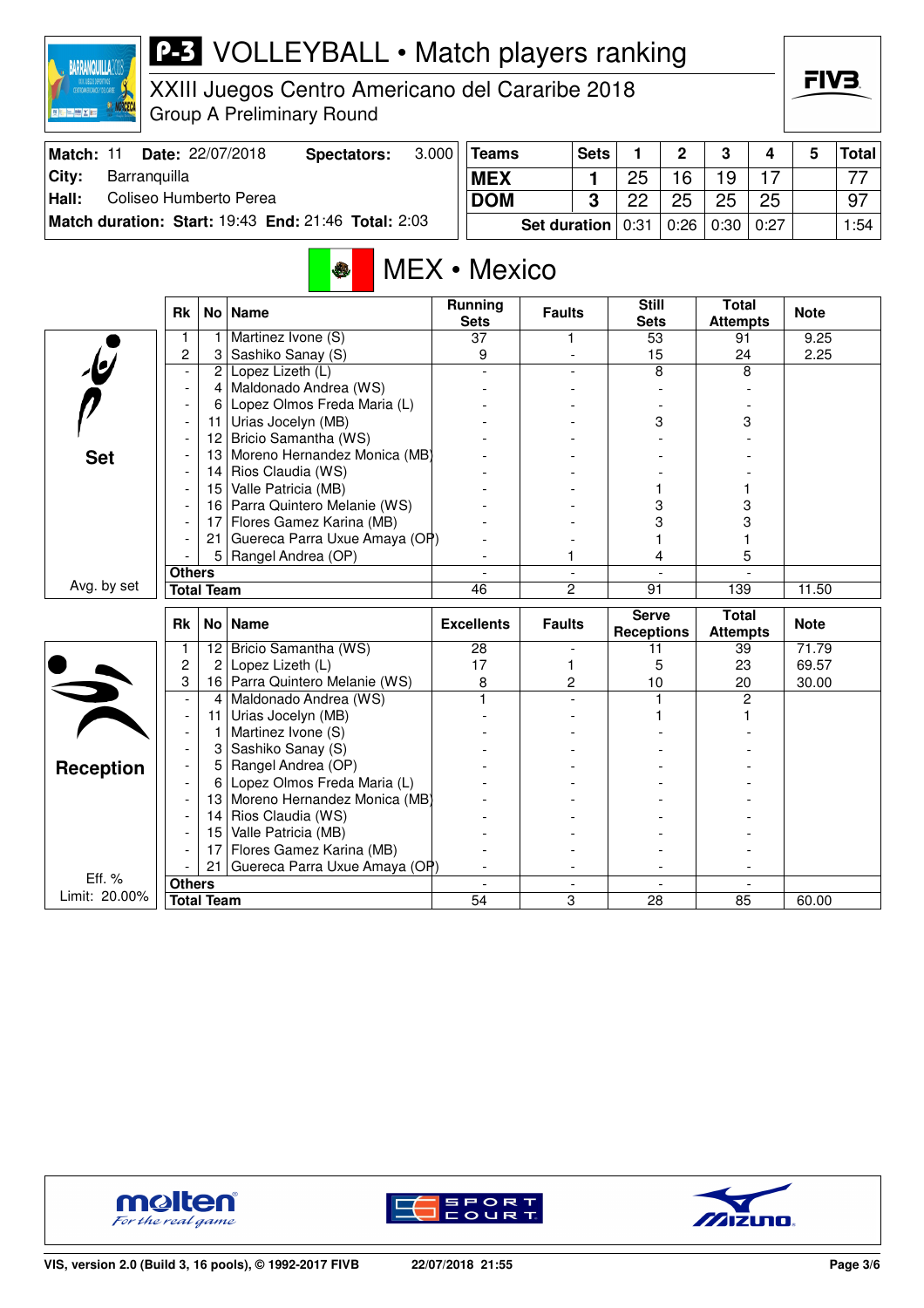| 奥图片图文图                          |                                            |                   | <b>Group A Preliminary Round</b>                                |       |                                           |                                  |                         |                 |                |                                 |      |              |              |
|---------------------------------|--------------------------------------------|-------------------|-----------------------------------------------------------------|-------|-------------------------------------------|----------------------------------|-------------------------|-----------------|----------------|---------------------------------|------|--------------|--------------|
| Match: 11                       |                                            |                   | Date: 22/07/2018<br><b>Spectators:</b>                          | 3.000 | <b>Teams</b>                              |                                  | <b>Sets</b>             | 1               | $\mathbf 2$    | 3                               | 4    | 5            | <b>Total</b> |
| City:<br>Barranquilla           |                                            |                   |                                                                 |       | <b>MEX</b>                                |                                  | 1                       | 25              | 16             | 19                              | 17   |              | 77           |
| Coliseo Humberto Perea<br>Hall: |                                            |                   |                                                                 |       | <b>DOM</b>                                |                                  | $\overline{\mathbf{3}}$ | 22              | 25             | 25                              | 25   |              | 97           |
|                                 |                                            |                   | Match duration: Start: 19:43 End: 21:46 Total: 2:03             |       |                                           | <b>Set duration</b>              |                         | 0:31            | 0:26           | 0:30                            | 0:27 |              | 1:54         |
|                                 |                                            |                   |                                                                 |       |                                           |                                  |                         |                 |                |                                 |      |              |              |
|                                 |                                            |                   |                                                                 |       | DOM • Dominican Republic                  |                                  |                         |                 |                |                                 |      |              |              |
|                                 | Rk                                         |                   | No   Name                                                       |       | <b>Spikes</b>                             | <b>Faults</b>                    |                         | <b>Shots</b>    |                | Total<br><b>Attempts</b>        |      | <b>Note</b>  |              |
|                                 | 1                                          |                   | 20 Martinez Brayelin (WS)                                       |       | 11                                        | $\overline{2}$                   |                         | 16              |                | 29                              |      | 37.93        |              |
|                                 | $\overline{\mathbf{c}}$                    |                   | 16 Peña Isabel Yonkaira (WS)                                    |       | 12                                        | 6                                |                         | 19              |                | 37                              |      | 32.43        |              |
|                                 | $\overline{\phantom{a}}$                   | 14                | Rivera Brens Prisilla (WS)                                      |       | 8                                         | $\overline{3}$                   |                         | 5               |                | 16                              |      |              |              |
|                                 | $\overline{\phantom{a}}$                   |                   | 23 Gonzalez Lopez Gaila (OP)                                    |       | 3                                         | 2                                |                         | 9               |                | 14                              |      |              |              |
|                                 | $\overline{\phantom{a}}$<br>$\overline{a}$ | 17<br>1           | Mambru Casilla Gina (OP)<br>Vargas Valdez Annerys (MB)          |       | 5<br>4                                    | $\overline{c}$<br>$\overline{2}$ |                         | 6<br>6          |                | 13<br>12                        |      |              |              |
|                                 | $\overline{a}$                             | 3                 | Eve Mejia Lisvel Elisa (MB)                                     |       | 5                                         | 1                                |                         | 5               |                | 11                              |      |              |              |
| <b>Spike</b>                    |                                            | 7                 | Marte Frica Niverka (S)                                         |       |                                           |                                  |                         |                 |                | 2                               |      |              |              |
|                                 |                                            | 4                 | Fersola Norberto Marianne (MB)                                  |       |                                           |                                  |                         |                 |                |                                 |      |              |              |
|                                 | ÷,                                         | 5                 | Castillo Brenda (L)                                             |       |                                           |                                  |                         |                 |                |                                 |      |              |              |
|                                 |                                            | 6                 | Dominguez Martinez Camil (S)                                    |       |                                           |                                  |                         |                 |                |                                 |      |              |              |
|                                 | $\overline{\phantom{a}}$                   | 8                 | Arias Perez Candida (MB)                                        |       |                                           |                                  |                         |                 |                |                                 |      |              |              |
|                                 |                                            |                   | 19 Binet Stephens Ana (L)                                       |       |                                           |                                  |                         |                 |                |                                 |      |              |              |
| Succ. %                         |                                            |                   | 24 Peralta Luna Vielka (WS)                                     |       |                                           |                                  |                         |                 |                |                                 |      |              |              |
| Limit: 15.00%                   | <b>Others</b>                              | <b>Total Team</b> |                                                                 |       | $\overline{48}$                           | $\overline{19}$                  |                         | $\overline{67}$ |                | 134                             |      | 35.82        |              |
|                                 |                                            |                   |                                                                 |       |                                           |                                  |                         |                 |                |                                 |      |              |              |
|                                 | <b>Rk</b>                                  |                   | No   Name                                                       |       | Kill<br><b>Blocks</b>                     | <b>Faults</b>                    |                         | <b>Rebounds</b> |                | <b>Total</b><br><b>Attempts</b> |      | <b>Note</b>  |              |
|                                 | $\overline{1}$                             | $\mathbf{1}$      | Vargas Valdez Annerys (MB)                                      |       | 5                                         | 4                                |                         | $\overline{11}$ |                | 20                              |      | 1.25         |              |
|                                 | $\overline{c}$<br>$\overline{c}$           |                   | 16   Peña Isabel Yonkaira (WS)<br>3 Eve Mejia Lisvel Elisa (MB) |       | $\overline{\mathbf{c}}$<br>$\overline{c}$ | 5<br>5                           |                         | 6               |                | 13                              |      | 0.50<br>0.50 |              |
|                                 | 4                                          |                   | 20   Martinez Brayelin (WS)                                     |       | 1                                         | 4                                |                         | 3<br>3          |                | 10<br>8                         |      | 0.25         |              |
|                                 | 4                                          |                   | 23 Gonzalez Lopez Gaila (OP)                                    |       | 1                                         | 1                                |                         |                 | $\overline{a}$ | $\overline{c}$                  |      | 0.25         |              |
|                                 | $\overline{a}$                             | 4                 | Fersola Norberto Marianne (MB)                                  |       |                                           |                                  |                         |                 |                |                                 |      |              |              |
|                                 | $\overline{a}$                             | 5                 | Castillo Brenda (L)                                             |       |                                           |                                  |                         |                 |                |                                 |      |              |              |
| <b>Block</b>                    | $\overline{a}$                             | 6                 | Dominguez Martinez Camil (S)                                    |       |                                           |                                  |                         |                 |                |                                 |      |              |              |
|                                 | $\overline{a}$                             | 8                 | Arias Perez Candida (MB)                                        |       |                                           |                                  |                         |                 |                |                                 |      |              |              |
|                                 | $\overline{a}$                             | 17                | Mambru Casilla Gina (OP)                                        |       |                                           |                                  |                         |                 |                |                                 |      |              |              |
|                                 | $\overline{a}$                             |                   | 19 Binet Stephens Ana (L)                                       |       |                                           |                                  |                         |                 |                |                                 |      |              |              |
|                                 | $\overline{a}$                             |                   | 24 Peralta Luna Vielka (WS)<br>Marte Frica Niverka (S)          |       |                                           |                                  |                         |                 |                | 7                               |      |              |              |
|                                 |                                            | 7                 | 14 Rivera Brens Prisilla (WS)                                   |       |                                           | 1<br>1                           |                         | 6               | $\overline{a}$ | 1                               |      |              |              |
|                                 | <b>Others</b>                              |                   |                                                                 |       | $\overline{\phantom{a}}$                  |                                  | $\frac{1}{2}$           |                 | $\omega$       | $\blacksquare$                  |      |              |              |
| Avg. by set                     |                                            | <b>Total Team</b> |                                                                 |       | 11                                        | 21                               |                         | 30              |                | 62                              |      | 2.75         |              |
|                                 |                                            |                   |                                                                 |       |                                           |                                  |                         |                 |                |                                 |      |              |              |

XXIII Juegos Centro Americano del Cararibe 2018

**BARRANQUILLA2018** 







FIV: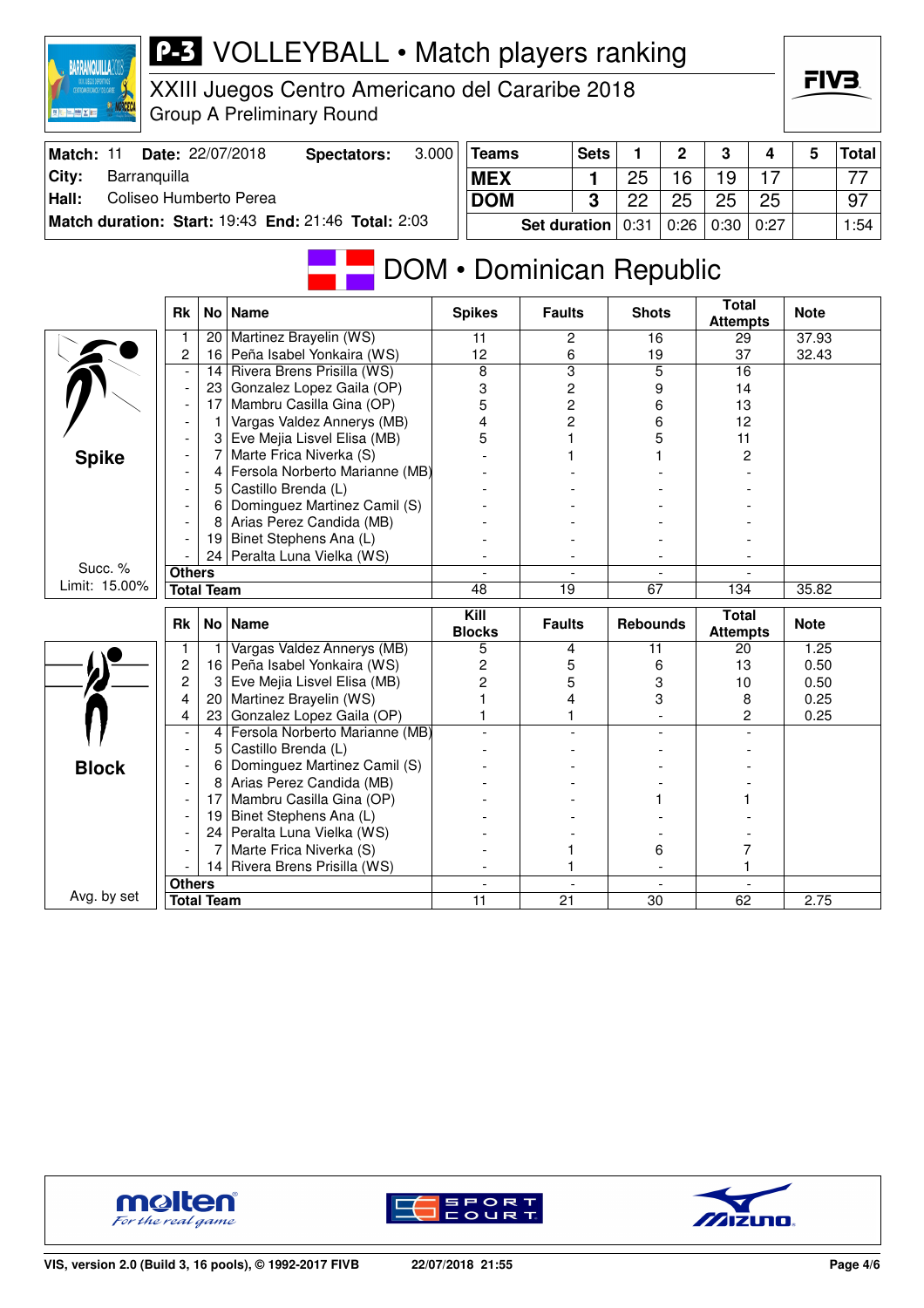| <b>DAMMINANT CAT</b>            |                                                      |                   | XXIII Juegos Centro Americano del Cararibe 2018<br><b>Group A Preliminary Round</b> |       |                          |                     |              |                             |                          |                                 |      | FIV3         |              |
|---------------------------------|------------------------------------------------------|-------------------|-------------------------------------------------------------------------------------|-------|--------------------------|---------------------|--------------|-----------------------------|--------------------------|---------------------------------|------|--------------|--------------|
| Match: 11                       |                                                      |                   | Date: 22/07/2018<br><b>Spectators:</b>                                              | 3.000 | <b>Teams</b>             |                     | <b>Sets</b>  | 1                           | 2                        | 3                               | 4    | 5            | <b>Total</b> |
| City:<br>Barranquilla           |                                                      |                   |                                                                                     |       | <b>MEX</b>               |                     | 1            | 25                          | 16                       | 19                              | 17   |              | 77           |
| Coliseo Humberto Perea<br>Hall: |                                                      |                   |                                                                                     |       | <b>DOM</b>               |                     | 3            | 22                          | 25                       | 25                              | 25   |              | 97           |
|                                 |                                                      |                   |                                                                                     |       |                          |                     |              |                             |                          |                                 |      |              |              |
|                                 |                                                      |                   | Match duration: Start: 19:43 End: 21:46 Total: 2:03                                 |       |                          | <b>Set duration</b> |              | 0:31                        | 0:26                     | 0:30                            | 0:27 |              | 1:54         |
|                                 |                                                      |                   |                                                                                     |       | DOM • Dominican Republic |                     |              |                             |                          |                                 |      |              |              |
|                                 | Rk                                                   |                   | No   Name                                                                           |       | Aces                     | <b>Faults</b>       |              | <b>Serve</b><br><b>Hits</b> |                          | <b>Total</b><br><b>Attempts</b> |      | <b>Note</b>  |              |
|                                 | 1                                                    | 7                 | Marte Frica Niverka (S)                                                             |       | 1                        | 1                   |              | 12                          |                          | 14                              |      | 0.25         |              |
|                                 | 1                                                    |                   | 16 Peña Isabel Yonkaira (WS)                                                        |       | 1                        | 1                   |              | 12                          |                          | 14                              |      | 0.25         |              |
|                                 | $\overline{a}$                                       | 3                 | Eve Mejia Lisvel Elisa (MB)<br>Fersola Norberto Marianne (MB)                       |       |                          |                     |              | 16                          |                          | 16                              |      |              |              |
|                                 | $\overline{\phantom{a}}$<br>$\overline{\phantom{a}}$ | 4                 | 5 Castillo Brenda (L)                                                               |       |                          |                     |              |                             |                          |                                 |      |              |              |
|                                 | $\overline{\phantom{a}}$                             | 6                 | Dominguez Martinez Camil (S)                                                        |       |                          |                     |              |                             |                          |                                 |      |              |              |
|                                 | $\overline{\phantom{a}}$                             | 8                 | Arias Perez Candida (MB)                                                            |       |                          |                     |              |                             |                          |                                 |      |              |              |
| <b>Serve</b>                    | $\overline{\phantom{a}}$                             | 14                | Rivera Brens Prisilla (WS)                                                          |       |                          |                     |              | 14                          |                          | 14                              |      |              |              |
|                                 |                                                      | 19                | Binet Stephens Ana (L)                                                              |       |                          |                     |              |                             |                          |                                 |      |              |              |
|                                 | $\overline{a}$                                       |                   | 20   Martinez Brayelin (WS)                                                         |       |                          |                     |              | 10                          |                          | 10                              |      |              |              |
|                                 |                                                      | 17                | Mambru Casilla Gina (OP)                                                            |       |                          |                     |              | 9                           |                          | 10                              |      |              |              |
|                                 | $\overline{\phantom{a}}$                             | 231               | Gonzalez Lopez Gaila (OP)                                                           |       |                          |                     |              | 3                           |                          | 4                               |      |              |              |
|                                 |                                                      | 24                | Peralta Luna Vielka (WS)                                                            |       |                          |                     |              |                             | 2                        | 3                               |      |              |              |
|                                 |                                                      |                   | Vargas Valdez Annerys (MB)                                                          |       |                          | 5                   |              |                             | 5                        | 10                              |      |              |              |
|                                 | <b>Others</b>                                        |                   |                                                                                     |       |                          |                     |              |                             |                          |                                 |      |              |              |
| Avg. by set                     |                                                      | <b>Total Team</b> |                                                                                     |       | $\overline{2}$           | 10                  |              | 83                          |                          | 95                              |      | 0.50         |              |
| <b>Team</b>                     |                                                      |                   | Opponent errors & Team faults                                                       |       | 36                       | 1                   |              |                             |                          | 37                              |      |              |              |
|                                 | <b>Rk</b>                                            |                   | No   Name                                                                           |       | <b>Digs</b>              | <b>Faults</b>       |              | <b>Receptions</b>           |                          | <b>Total</b><br><b>Attempts</b> |      | <b>Note</b>  |              |
|                                 | 1                                                    | 5 <sup>1</sup>    | Castillo Brenda (L)                                                                 |       | 16                       | 5                   |              | 15                          |                          | 36                              |      | 4.00         |              |
|                                 | 2                                                    | 3                 | Eve Mejia Lisvel Elisa (MB)                                                         |       | 7                        | 2                   |              | 6                           |                          | 15                              |      | 1.75         |              |
|                                 | 3                                                    |                   | 16 Peña Isabel Yonkaira (WS)                                                        |       | 4                        | 3                   |              |                             | 5                        | 12                              |      | 1.00         |              |
|                                 | 4                                                    | 20 <sub>1</sub>   | Martinez Brayelin (WS)                                                              |       | 2                        |                     |              | 5                           |                          | 8                               |      | 0.50         |              |
|                                 | 4<br>4                                               | 1                 | Vargas Valdez Annerys (MB)                                                          |       | 2                        | 1                   |              | 1                           |                          | 4                               |      | 0.50         |              |
|                                 | 7                                                    | 14<br>23          | Rivera Brens Prisilla (WS)<br>Gonzalez Lopez Gaila (OP)                             |       | 2<br>1                   | 3                   |              | 6                           | 3                        | 11<br>4                         |      | 0.50<br>0.25 |              |
|                                 | 7                                                    |                   | Marte Frica Niverka (S)                                                             |       | 1                        |                     | 3            | 10                          |                          | 14                              |      | 0.25         |              |
| <b>Dig</b>                      | $\overline{\phantom{a}}$                             | 4                 | Fersola Norberto Marianne (MB)                                                      |       |                          |                     |              |                             |                          |                                 |      |              |              |
|                                 | $\overline{\phantom{a}}$                             | 6                 | Dominguez Martinez Camil (S)                                                        |       |                          |                     |              |                             |                          |                                 |      |              |              |
|                                 | $\overline{\phantom{a}}$                             | 8                 | Arias Perez Candida (MB)                                                            |       |                          |                     |              |                             |                          |                                 |      |              |              |
|                                 | $\blacksquare$                                       | 19                | Binet Stephens Ana (L)                                                              |       |                          |                     |              |                             |                          |                                 |      |              |              |
|                                 |                                                      | 24 <sub>1</sub>   | Peralta Luna Vielka (WS)                                                            |       |                          |                     |              |                             |                          |                                 |      |              |              |
|                                 |                                                      | 17                | Mambru Casilla Gina (OP)                                                            |       |                          | 1                   |              |                             | 3                        |                                 | 4    |              |              |
|                                 | <b>Others</b>                                        |                   |                                                                                     |       |                          |                     | $\mathbf{r}$ |                             | $\overline{\phantom{a}}$ |                                 |      |              |              |
| Avg. by set                     |                                                      | <b>Total Team</b> |                                                                                     |       | $\overline{35}$          | $\overline{19}$     |              | $\overline{54}$             |                          | 108                             |      | 8.75         |              |



**BARRANQUILLA2018** 





FIV3